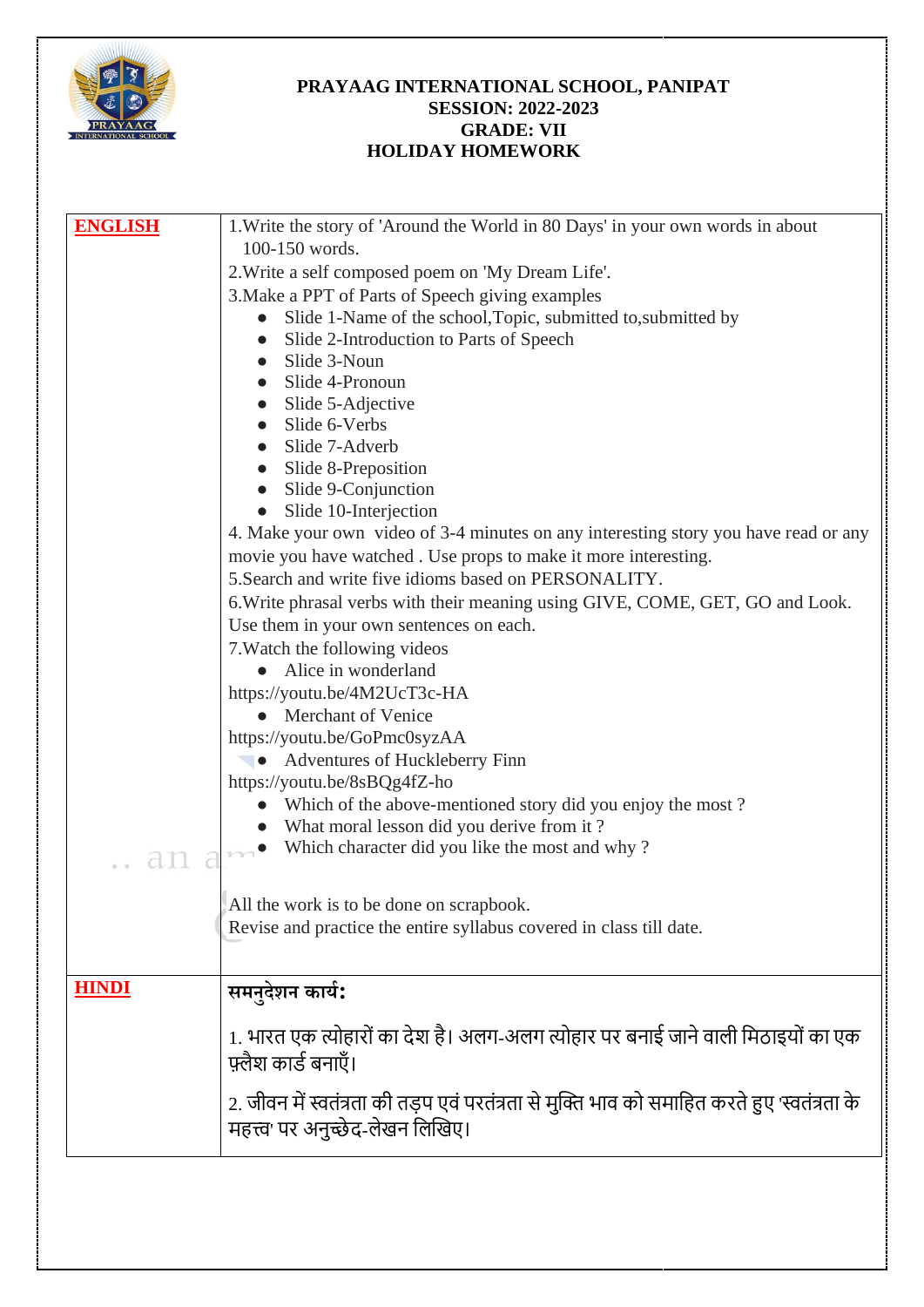| 3. 'हिमालय की बेटियाँ में नदियों के परोपकारी व हिमालय की विशिष्टताओं पर स्वरचित दो<br>स्लोगन लिखें।                                                                                                                                                                                                                                                                                                               |
|-------------------------------------------------------------------------------------------------------------------------------------------------------------------------------------------------------------------------------------------------------------------------------------------------------------------------------------------------------------------------------------------------------------------|
| अथवा                                                                                                                                                                                                                                                                                                                                                                                                              |
| विदेश में रहने वाले मित्र को अपनी दादी / नानी के साथ बिताए गए समय का वर्णन करते हुए<br>एक पत्र लिखें।                                                                                                                                                                                                                                                                                                             |
| परियोजना कार्य:                                                                                                                                                                                                                                                                                                                                                                                                   |
| 1. पूरक पुस्तक 'बाल महाभारत कथा' के 10 अध्यायों को ध्यानपूर्वक पढ़े और उनका सार<br>लिखें।                                                                                                                                                                                                                                                                                                                         |
| 2 पाठ-2 'दादी माँ' में कार, आषाढ़, भादो व माघ आदि विक्रम संवत कैलेंडर के मासों के नाम<br>आए हैं। यह कैलेंडर किस मा <mark>ह से आरंभ हो</mark> ता है? महीनों की सूची भी तैयार कीजिए।                                                                                                                                                                                                                                |
| 3. राजभाषा हिंदी के महत्त्व पर एक पोस्टर तैयार कीजिए।                                                                                                                                                                                                                                                                                                                                                             |
| <b>नोट</b> : 1 <mark>अप्रैल और म</mark> ई में पढ़ाए गए सभी पाठों (वसंत भाग- 2. बाल महाभारत कथा व विशेष<br>हिंदी व्याकरण तथा रचना) की पुनरावृत्ति करें और अभ्यास कार्य याद करें।                                                                                                                                                                                                                                   |
| 2.  पूरा कार्य <mark>(ग्रीष्मा</mark> वकाश हेतु गृहकार्य) एक फाइल में A 4 शीट पर करें और उसका सुंदरता<br>कवर पेज भी बनाएँ।                                                                                                                                                                                                                                                                                        |
| <b>Activity: My Family Trip</b>                                                                                                                                                                                                                                                                                                                                                                                   |
| a) Introduction: A family tour of four (4 adults) are visiting Ladakh from New Delhi<br>for 7 days. Solve the problems below to calculate their total cost for the entire week.                                                                                                                                                                                                                                   |
| b) Air Fare: A single round ticket for one adult costs RS 9000 how much is the total<br>air fare for 4 adults?                                                                                                                                                                                                                                                                                                    |
| c) Package tour: The family decided to take a packaged tour for the entire week. The<br>package included the hotel stay on a double room sharing basis and travel by taxi in<br>and around Ladakh. The room was given at a cost of Rs 15000 per day. Two such<br>rooms were booked for the entire week. The local travel cost the family Rs 15000 for<br>the week. Calculate the total cost of the packaged tour. |
| d) Lunch: The family spends around Rs 2000 everyday on lunch. What is the amount<br>spent by them on lunch that week?                                                                                                                                                                                                                                                                                             |
| e) Shopping: The family went to the local market to shop for souvenirs and<br>traditional clothes. Their bill amounted to a total of Rs 1632. The father paid an<br>amount of Rs 2000 to the shopkeeper. How much money should he get back?                                                                                                                                                                       |
|                                                                                                                                                                                                                                                                                                                                                                                                                   |
|                                                                                                                                                                                                                                                                                                                                                                                                                   |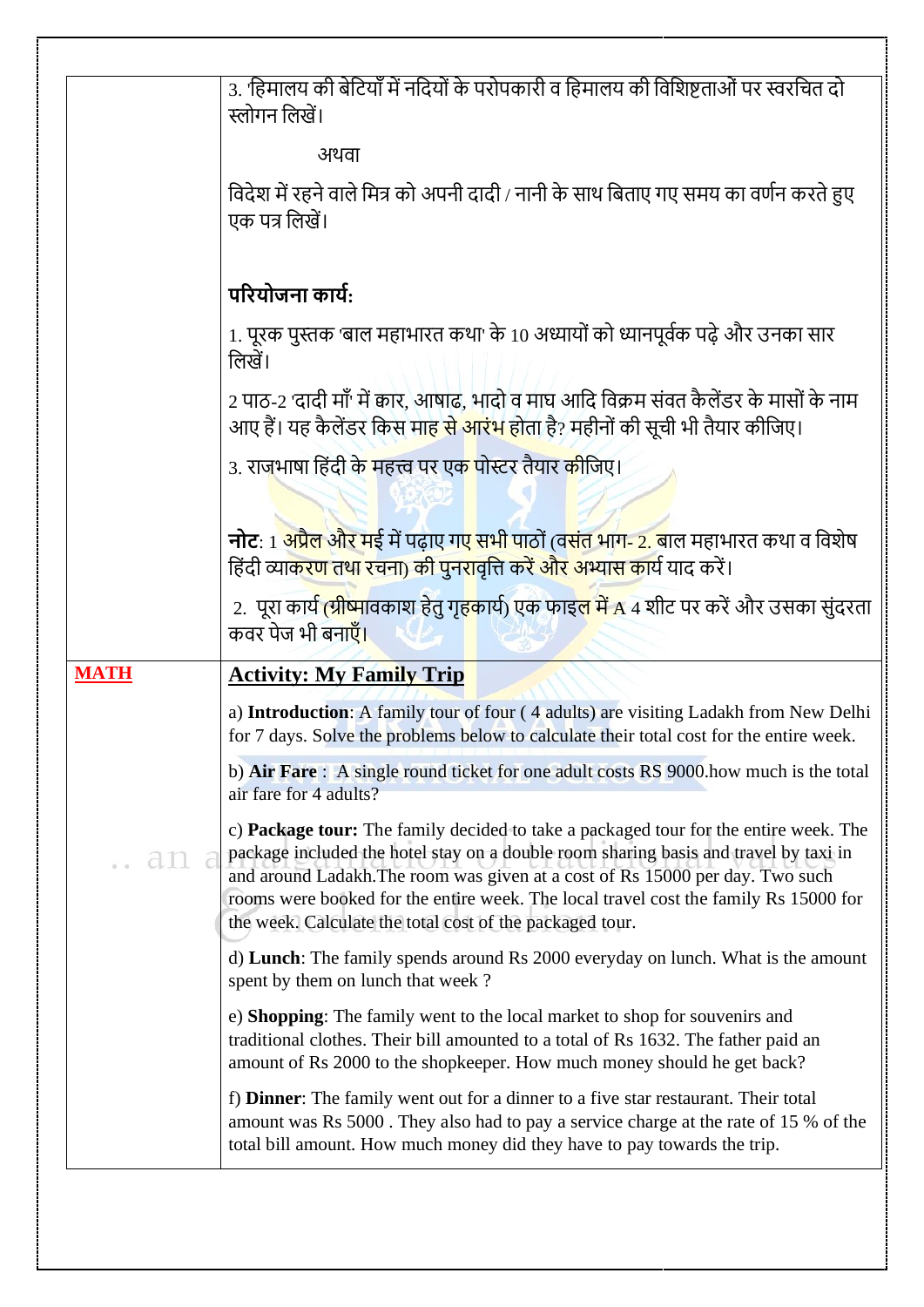|                                 | g) Total amount spent on holiday: Find out the total expenditure the family spent on                                                                                                                                                                                                                                                                                                 |                                                       |                  |     |                                                                                     |                 |                    |  |  |  |
|---------------------------------|--------------------------------------------------------------------------------------------------------------------------------------------------------------------------------------------------------------------------------------------------------------------------------------------------------------------------------------------------------------------------------------|-------------------------------------------------------|------------------|-----|-------------------------------------------------------------------------------------|-----------------|--------------------|--|--|--|
|                                 | their holidays.                                                                                                                                                                                                                                                                                                                                                                      |                                                       |                  |     |                                                                                     |                 |                    |  |  |  |
|                                 | Solve all the questions mentioned in the box "Try these" of chapter 1 and<br>$\bullet$<br>Chapter 2 in your math's notebook.<br>Learn tables 2 to 25<br>$\bullet$                                                                                                                                                                                                                    |                                                       |                  |     |                                                                                     |                 |                    |  |  |  |
| <b>SCIENCE</b>                  | <b>PROJECT WORK</b>                                                                                                                                                                                                                                                                                                                                                                  |                                                       |                  |     |                                                                                     |                 |                    |  |  |  |
|                                 | Visit a green house near your place. Observe how they raise plants. Find out<br>how they regulate the amount of light, water and carbon dioxide to grow the<br>plants.<br>Write a detailed report . Also paste related pictures pictures<br><b>CREATE A LOGO</b><br>*Create a logo or a symbol depicting water scarcity.<br><b>NOTE</b> : Assemble both the things in a file folder. |                                                       |                  |     |                                                                                     |                 |                    |  |  |  |
|                                 | <b>EXPERIMENTAL WORK</b>                                                                                                                                                                                                                                                                                                                                                             |                                                       |                  |     |                                                                                     |                 |                    |  |  |  |
|                                 |                                                                                                                                                                                                                                                                                                                                                                                      | * Complete the given experiments in your lab manuals. |                  |     |                                                                                     |                 |                    |  |  |  |
|                                 |                                                                                                                                                                                                                                                                                                                                                                                      |                                                       |                  |     |                                                                                     |                 |                    |  |  |  |
| <b>SOCIAL</b><br><b>SCIENCE</b> | 1. Conduct a census in your locality. Visit each and every household and collect<br>data on head of the family, number of members in family. their age group,<br>occupation, caste, religion etc.<br>Collect the data on the A4 sheet in prescribed format.                                                                                                                          |                                                       |                  |     |                                                                                     |                 |                    |  |  |  |
|                                 | S.<br><b>Name</b><br>of the<br>No.                                                                                                                                                                                                                                                                                                                                                   | <b>Address</b>                                        | No. Of<br>family | Age | <b>Occupation</b>                                                                   | <b>Religion</b> | Caste              |  |  |  |
|                                 | head                                                                                                                                                                                                                                                                                                                                                                                 |                                                       | members          |     | $\bf{HODL}$                                                                         |                 |                    |  |  |  |
|                                 |                                                                                                                                                                                                                                                                                                                                                                                      |                                                       |                  |     |                                                                                     |                 |                    |  |  |  |
| an                              |                                                                                                                                                                                                                                                                                                                                                                                      |                                                       |                  |     |                                                                                     |                 | $1 \cap \subseteq$ |  |  |  |
|                                 | 3.                                                                                                                                                                                                                                                                                                                                                                                   | Revise syllabus of PT-1                               |                  |     | 2. Prepare a working model of volcano with the help of waste material.              |                 |                    |  |  |  |
| <b>COMPUTER</b>                 | Learn ch-1 & 2.                                                                                                                                                                                                                                                                                                                                                                      |                                                       |                  |     |                                                                                     |                 |                    |  |  |  |
|                                 |                                                                                                                                                                                                                                                                                                                                                                                      |                                                       |                  |     | Prepare a result sheet including data of 10 students in Microsoft Excel as shown in |                 |                    |  |  |  |
|                                 |                                                                                                                                                                                                                                                                                                                                                                                      | Use the Sort & Filter option to arrange the data.     |                  |     | sample. Find Total Marks, Percentage and Grade with help of different functions.    |                 |                    |  |  |  |
|                                 |                                                                                                                                                                                                                                                                                                                                                                                      |                                                       |                  |     |                                                                                     |                 |                    |  |  |  |